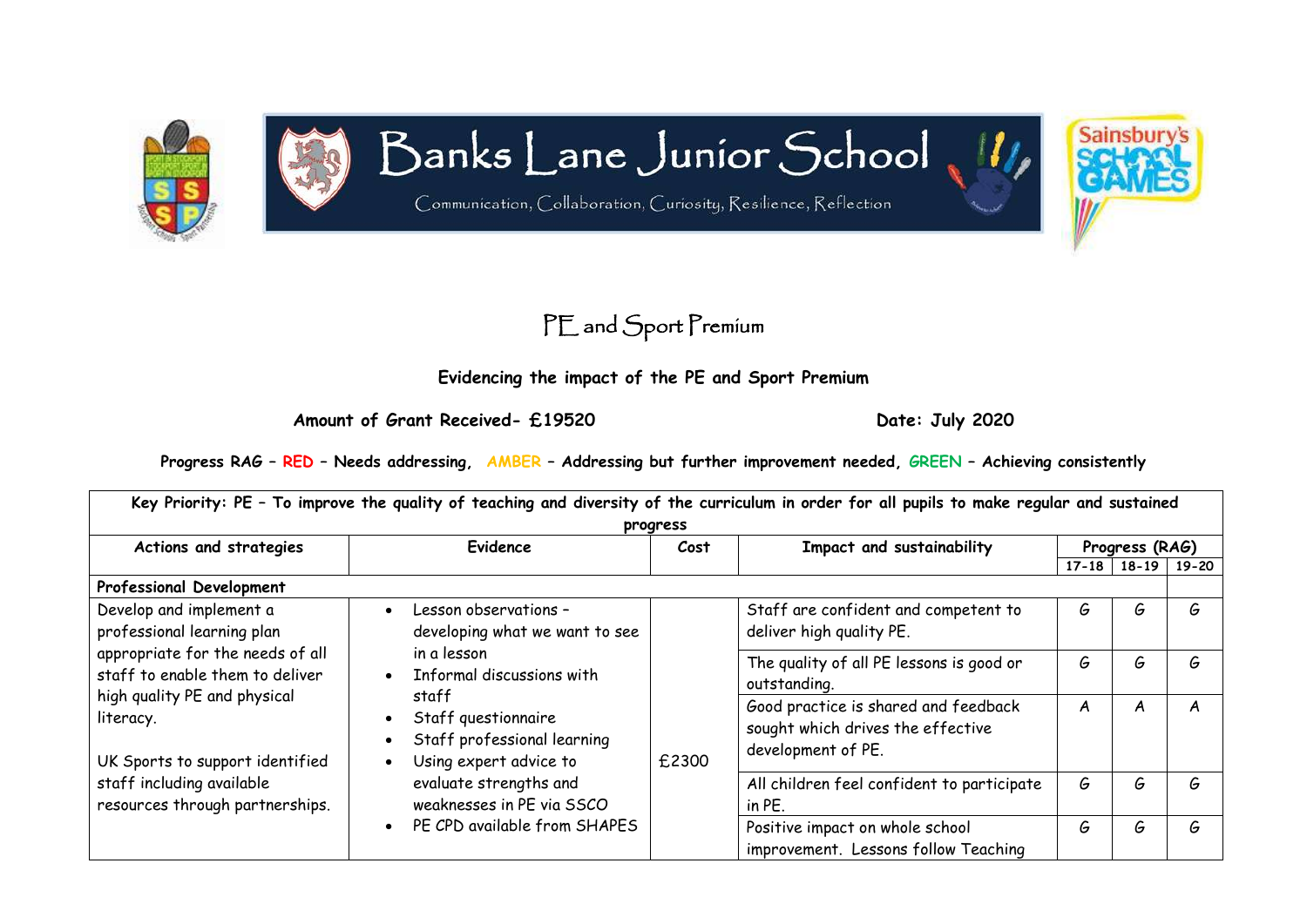|                                    |                                       |       | and Learning Policy eg. WALT, Steps to       |   |   |   |
|------------------------------------|---------------------------------------|-------|----------------------------------------------|---|---|---|
|                                    |                                       |       | Success.                                     |   |   |   |
| Curriculum Development             |                                       |       |                                              |   |   |   |
| Plan and develop a PE curriculum   | Lesson observations.                  |       | Staff are confident and competent to         | G | G | G |
| that is broad and engaging for all | Staff questionnaire                   |       | deliver high quality PE for all.             |   |   |   |
| and meets the requirements of      | Informal meetings with                |       | All pupils confident to try new activities.  | G | G | G |
| the national curriculum aided by   | teachers.                             |       |                                              |   |   |   |
| 'UK Sports'.                       | Staff professional learning.          |       |                                              |   |   |   |
|                                    | Using expert advice to                |       | More accurate, effective strategies          | G | G | G |
| Development of PE Curriculum       | evaluate strengths and                |       | being used by staff moving forward.          |   |   |   |
| that is inclusive and caters for   | weaknesses in PE.                     |       | New Sports Leader appointed.                 |   |   |   |
| all relevant of SEND including     | PE CPD available from SHAPES          |       |                                              |   |   |   |
| gifted in PE.                      | PE leader supported by UK             |       |                                              |   |   |   |
|                                    | sports for medium term plans          |       |                                              |   |   |   |
| Check equipment to ensure it       | and lesson planning through           |       |                                              |   |   |   |
| meets the needs of pupils.         | email and zoom                        |       |                                              |   |   |   |
|                                    | PE leader attended CPD with           |       |                                              |   |   |   |
| Lesson planning has a lesson       | Steve Busby                           |       |                                              |   |   |   |
| objective, STS on how the          | Purchase of identified sports         | £2053 |                                              |   |   |   |
| children are going to achieve in   | equipment                             |       |                                              |   |   |   |
| that lesson. A warm up and a       |                                       |       |                                              |   |   |   |
| cool down are planned for.         |                                       |       |                                              |   |   |   |
| Swimming was increased so that     |                                       |       |                                              |   |   |   |
| Year 4 children had the            |                                       |       |                                              |   |   |   |
| opportunity to have swimming       |                                       |       |                                              |   |   |   |
| tuition as well as our Year 5      |                                       | £4622 |                                              |   |   |   |
| children.                          |                                       |       |                                              |   |   |   |
| Achievement of pupils              |                                       |       |                                              |   |   |   |
| Develop an effective lesson        | Teacher planning                      |       | Assessment for learning is used<br>$\bullet$ | G | G | G |
| planning format to ensure          | PE leader CPD with Steve<br>$\bullet$ |       | by all staff in PE.                          |   |   |   |
| progress is being made with all    | Busby on PE planning and whole        |       | Progress in PE is monitored and              |   |   |   |
| pupils.                            | school approach                       |       | provision is provided to raise               |   |   |   |
|                                    | PE leader CPD with Jude               |       | standards where needed.                      |   |   |   |
| Lesson planning has a lesson       | Ridings on assessment.                |       | Pupils progress is reported to<br>$\bullet$  |   |   |   |
| objective, STS on how the          | Milestones to be introduced in        |       | parents and carers at parents'               |   |   |   |
| children are going to achieve in   | September                             |       | evening.                                     |   |   |   |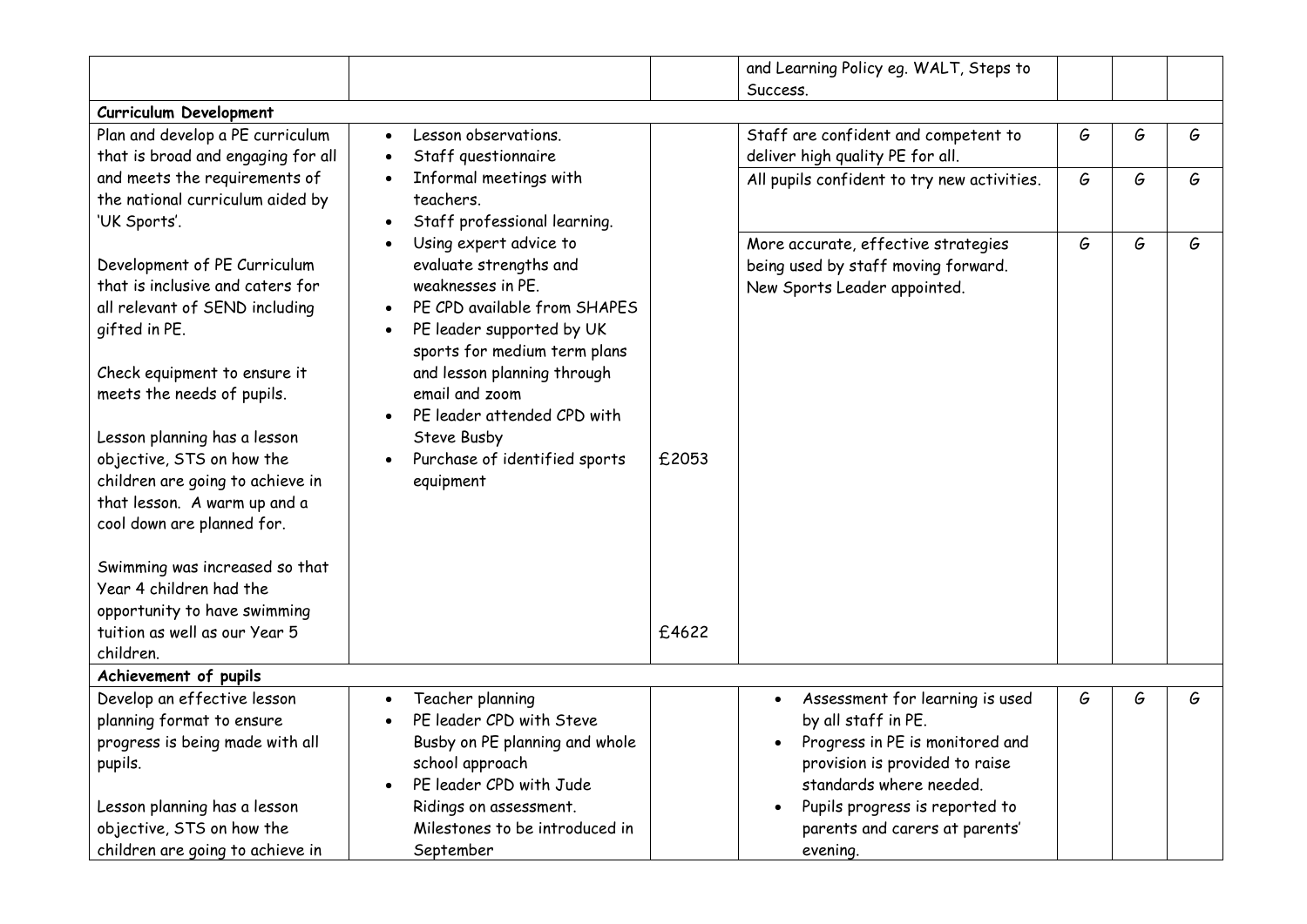| that lesson. A warm up and a<br>cool down are planned for.<br>Pupils in the school have two<br>sessions of PE per week. One<br>session is with the class teacher,<br>one with a specialist PE coach.<br>UK sports coach assess pupils<br>and pass data onto class<br>teachers | UK sports use the same<br>assessment milestones and<br>pass onto staff for data<br>capture<br>UK sports assessments<br>milestones shared with PE<br>leader |       | All pupils enjoy and achieve in PE.<br>$\bullet$                                                                                               |   |   |   |
|-------------------------------------------------------------------------------------------------------------------------------------------------------------------------------------------------------------------------------------------------------------------------------|------------------------------------------------------------------------------------------------------------------------------------------------------------|-------|------------------------------------------------------------------------------------------------------------------------------------------------|---|---|---|
| competitive opportunities                                                                                                                                                                                                                                                     |                                                                                                                                                            |       | Key priority: School Sport - To increase opportunities for participation, including for our young SEND pupils, in a range extra-curricular and |   |   |   |
| Audit, plan and develop inclusive                                                                                                                                                                                                                                             | Observations of external<br>$\bullet$                                                                                                                      |       | The range of extracurricular opportunities                                                                                                     | G | G | G |
| before school, lunch and after                                                                                                                                                                                                                                                | deliverers.                                                                                                                                                |       | after school have increased and included                                                                                                       |   |   |   |
| school activities, using staff and                                                                                                                                                                                                                                            | Observations by appropriate                                                                                                                                |       | those requested by pupils.                                                                                                                     |   |   |   |
| coaches. For example, FOC                                                                                                                                                                                                                                                     | Governor.                                                                                                                                                  |       |                                                                                                                                                |   |   |   |
| lunchtime activities.                                                                                                                                                                                                                                                         | Pupil discussion                                                                                                                                           |       | The extra-curricular opportunities are                                                                                                         |   |   |   |
|                                                                                                                                                                                                                                                                               | Extra curricular registers                                                                                                                                 |       | open to all of our SEND pupils and                                                                                                             |   |   |   |
| Use local coaches to provide                                                                                                                                                                                                                                                  | Extra curricular plan.<br>$\bullet$                                                                                                                        |       | responds to their wants and needs.                                                                                                             |   |   |   |
| extra-curricular activities.                                                                                                                                                                                                                                                  | Weekly newsletter                                                                                                                                          |       |                                                                                                                                                |   |   |   |
|                                                                                                                                                                                                                                                                               | Daily blog                                                                                                                                                 |       | Engagement and enjoyment at lunch and                                                                                                          |   |   |   |
| Midday supervisors trained to                                                                                                                                                                                                                                                 | Bespoke letter                                                                                                                                             |       | break times increases.                                                                                                                         |   |   |   |
| organise and support playground                                                                                                                                                                                                                                               | Cross-Country - extra vests                                                                                                                                | £203  |                                                                                                                                                |   |   |   |
| games. Extra MDA employed.                                                                                                                                                                                                                                                    | purchased                                                                                                                                                  |       | Pupils activity at lunch and break times                                                                                                       |   |   |   |
| Sports Coach Tuesday to Friday                                                                                                                                                                                                                                                | <b>SSCO</b>                                                                                                                                                | £3161 | increased.                                                                                                                                     |   |   |   |
| at lunchtimes.                                                                                                                                                                                                                                                                | Achievements from extra-                                                                                                                                   |       |                                                                                                                                                |   |   |   |
|                                                                                                                                                                                                                                                                               | curricular celebrated in                                                                                                                                   |       | Improved behaviour in attendance and                                                                                                           |   |   |   |
| Increase the number and range                                                                                                                                                                                                                                                 | assemblies                                                                                                                                                 |       | reduce of low level disruption.                                                                                                                |   |   |   |
| of extra-curricular opportunities                                                                                                                                                                                                                                             | Teacher discussion to help PE                                                                                                                              |       |                                                                                                                                                |   |   |   |
| by providing free places.                                                                                                                                                                                                                                                     | leader choose children for PE                                                                                                                              |       | Engage or reengaged disaffected pupils                                                                                                         |   |   |   |
|                                                                                                                                                                                                                                                                               | active day.                                                                                                                                                |       | through lunch time clubs with sports                                                                                                           |   |   |   |
| Implement a promotion campaign                                                                                                                                                                                                                                                | Gofundme donations for Race                                                                                                                                |       | trainer.                                                                                                                                       |   |   |   |
| to ensure as many children as                                                                                                                                                                                                                                                 | for Life                                                                                                                                                   |       |                                                                                                                                                |   |   |   |
| possible attend extra-curricular                                                                                                                                                                                                                                              |                                                                                                                                                            |       | PE physical activity and school sport have a                                                                                                   |   |   |   |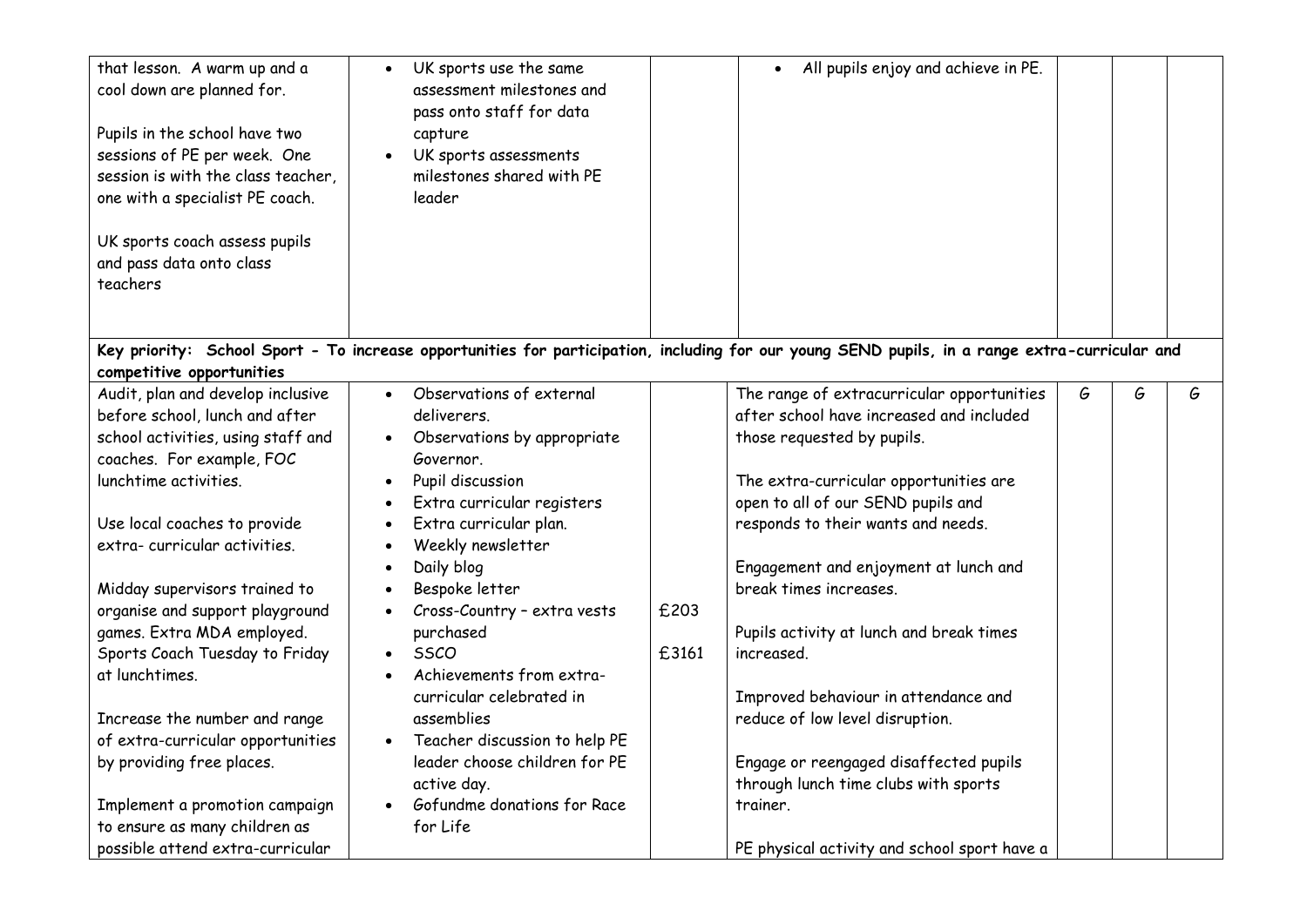| clubs regularly.                    |                             | high profile and are celebrated across the<br>life of the school. |   |   |   |
|-------------------------------------|-----------------------------|-------------------------------------------------------------------|---|---|---|
| Provide further opportunities for   |                             |                                                                   |   |   |   |
| pupils who are gifted and           |                             |                                                                   |   |   |   |
|                                     |                             | Increased staffing capacity and                                   |   |   |   |
| talented in PE and sport.           |                             | sustainability.                                                   |   |   |   |
| Sporting achievements are           |                             | Improve pupils attitude to PE & School                            |   |   |   |
| recognised in celebrations          |                             | Sport                                                             |   |   |   |
| assemblies.                         |                             |                                                                   |   |   |   |
|                                     |                             |                                                                   |   |   |   |
| Target groups of pupils to be       |                             |                                                                   |   |   |   |
| identified. Young Ambassadors       |                             |                                                                   |   |   |   |
| to promote a boot camp.             |                             |                                                                   |   |   |   |
| Kwik cricket for children with      |                             |                                                                   |   |   |   |
| SEN, through SHAPES.                |                             |                                                                   |   |   |   |
| Postponed due to Covid19.           |                             |                                                                   |   |   |   |
|                                     |                             |                                                                   |   |   |   |
| Active boys and girls day for       |                             |                                                                   |   |   |   |
| children who do not participate in  |                             |                                                                   |   |   |   |
| PE. Grant given to set up a club    |                             |                                                                   |   |   |   |
| from SHAPES. Transport              |                             |                                                                   |   |   |   |
| through SHAPES.                     |                             |                                                                   |   |   |   |
|                                     |                             |                                                                   |   |   |   |
| Daily mile started during           |                             |                                                                   |   |   |   |
| lockdown. Originally discussed to   |                             |                                                                   |   |   |   |
| start Summer term 1.                |                             |                                                                   |   |   |   |
| Race for Life 5km                   |                             |                                                                   |   |   |   |
|                                     |                             |                                                                   |   |   |   |
| Free cricket sessions to promote    |                             |                                                                   |   |   |   |
| local cricket club from Chance to   |                             |                                                                   |   |   |   |
| Shine Years 3-5                     |                             |                                                                   |   |   |   |
| <b>Competitive Opportunities</b>    |                             |                                                                   |   |   |   |
| Promote competitive                 | Participation rates.        | Increase of young people<br>$\bullet$                             | G | G | G |
| opportunities for all pupils across | Increase staffing capacity. | representing their school.                                        |   |   |   |
| school in both intra and inter      | Successful football team.   | Pupils recognise the wider benefits                               |   |   |   |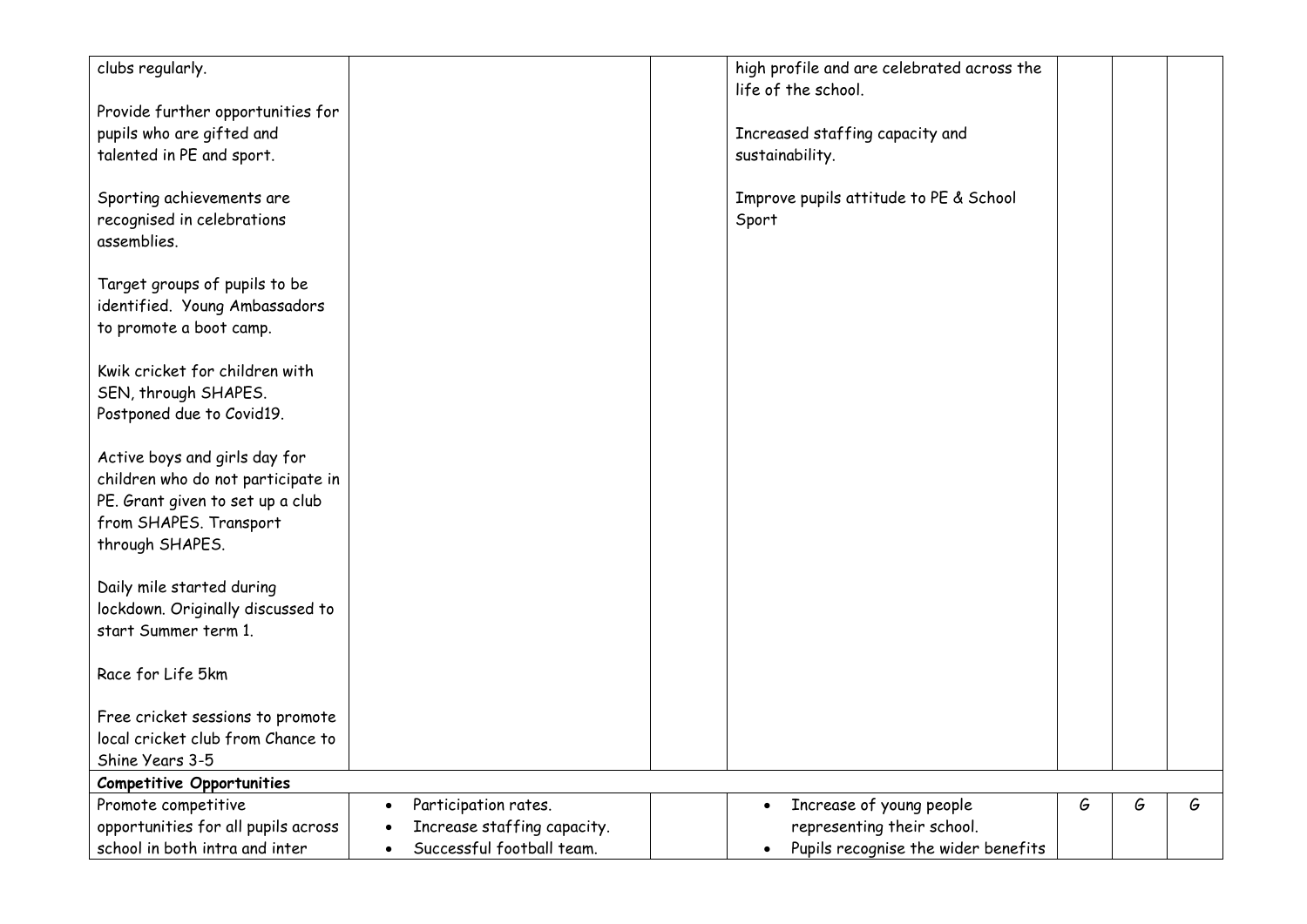| school formats including Virtual<br>Festivals. Including opportunities<br>for children with SEN.<br>Implement a reward system that<br>celebrates achievements in PE<br>and school sport eg effort, fair<br>play. Celebration Wall,<br>newsletter.<br>Ensure that all sports coaches<br>and instructors employed to<br>support after school sports clubs<br>are quality assured - UK Sports<br>are on the LA's list of approved<br>providers.<br>Signpost pupils to opportunities<br>available in the local community.<br>Sporting Activity Day | Successful Saturday cross-<br>county team.<br>Funding transport to take<br>pupils to external events.<br>Use of weekly 'Roar'<br>Free cricket sessions used as<br>feeder to local cricket club<br>attended by school governor | £90 | of participating in sport and<br>consider it an important part of<br>their development.<br>The extra-curricular sport<br>provision is of high quality and<br>delivered safely by school staff<br>and quality assured coaches.<br>Deputy Head monitors.<br>Ensuring strong, sustainable and<br>effective links to the games legacy<br>and Olympic and Paralympic values. |   |   |   |
|------------------------------------------------------------------------------------------------------------------------------------------------------------------------------------------------------------------------------------------------------------------------------------------------------------------------------------------------------------------------------------------------------------------------------------------------------------------------------------------------------------------------------------------------|-------------------------------------------------------------------------------------------------------------------------------------------------------------------------------------------------------------------------------|-----|-------------------------------------------------------------------------------------------------------------------------------------------------------------------------------------------------------------------------------------------------------------------------------------------------------------------------------------------------------------------------|---|---|---|
|                                                                                                                                                                                                                                                                                                                                                                                                                                                                                                                                                |                                                                                                                                                                                                                               |     | Key Priority: Health and well-being - To use physical activity to improve pupils' health, wellbeing and educational outcomes                                                                                                                                                                                                                                            |   |   |   |
| Develop and implement a healthy                                                                                                                                                                                                                                                                                                                                                                                                                                                                                                                | <b>Observations</b><br>$\bullet$                                                                                                                                                                                              |     | Pupils consistently make healthy lifestyle                                                                                                                                                                                                                                                                                                                              | A | A | A |
| active lifestyle programme.                                                                                                                                                                                                                                                                                                                                                                                                                                                                                                                    | Pupil discussion - School<br>Council                                                                                                                                                                                          |     | choices that are celebrated and shared                                                                                                                                                                                                                                                                                                                                  |   |   |   |
| Develop and implement a young                                                                                                                                                                                                                                                                                                                                                                                                                                                                                                                  | Attendance Registers                                                                                                                                                                                                          |     | Positive attitudes towards healthy active                                                                                                                                                                                                                                                                                                                               | G | G | G |
| active leaders programme -                                                                                                                                                                                                                                                                                                                                                                                                                                                                                                                     |                                                                                                                                                                                                                               |     | lifestyles are encouraged among pupils and                                                                                                                                                                                                                                                                                                                              |   |   |   |
| Young Ambassadors.                                                                                                                                                                                                                                                                                                                                                                                                                                                                                                                             |                                                                                                                                                                                                                               |     | staff and extended to parents and carers                                                                                                                                                                                                                                                                                                                                |   |   |   |
|                                                                                                                                                                                                                                                                                                                                                                                                                                                                                                                                                |                                                                                                                                                                                                                               |     | including staff wellbeing.                                                                                                                                                                                                                                                                                                                                              |   |   |   |
| Healthy eating and good lifestyle                                                                                                                                                                                                                                                                                                                                                                                                                                                                                                              |                                                                                                                                                                                                                               |     | All pupils meet the nationally recommended                                                                                                                                                                                                                                                                                                                              | G | G | G |
| choices are part of the PSHCE                                                                                                                                                                                                                                                                                                                                                                                                                                                                                                                  |                                                                                                                                                                                                                               |     | activity levels.                                                                                                                                                                                                                                                                                                                                                        |   |   |   |
| curriculum                                                                                                                                                                                                                                                                                                                                                                                                                                                                                                                                     |                                                                                                                                                                                                                               |     |                                                                                                                                                                                                                                                                                                                                                                         |   |   |   |
| Stockport County assembly                                                                                                                                                                                                                                                                                                                                                                                                                                                                                                                      |                                                                                                                                                                                                                               |     |                                                                                                                                                                                                                                                                                                                                                                         |   |   |   |
| promotes living a healthy                                                                                                                                                                                                                                                                                                                                                                                                                                                                                                                      |                                                                                                                                                                                                                               |     |                                                                                                                                                                                                                                                                                                                                                                         |   |   |   |
| lifestyle                                                                                                                                                                                                                                                                                                                                                                                                                                                                                                                                      |                                                                                                                                                                                                                               |     |                                                                                                                                                                                                                                                                                                                                                                         |   |   |   |
| Engaging the least active                                                                                                                                                                                                                                                                                                                                                                                                                                                                                                                      |                                                                                                                                                                                                                               |     |                                                                                                                                                                                                                                                                                                                                                                         |   |   |   |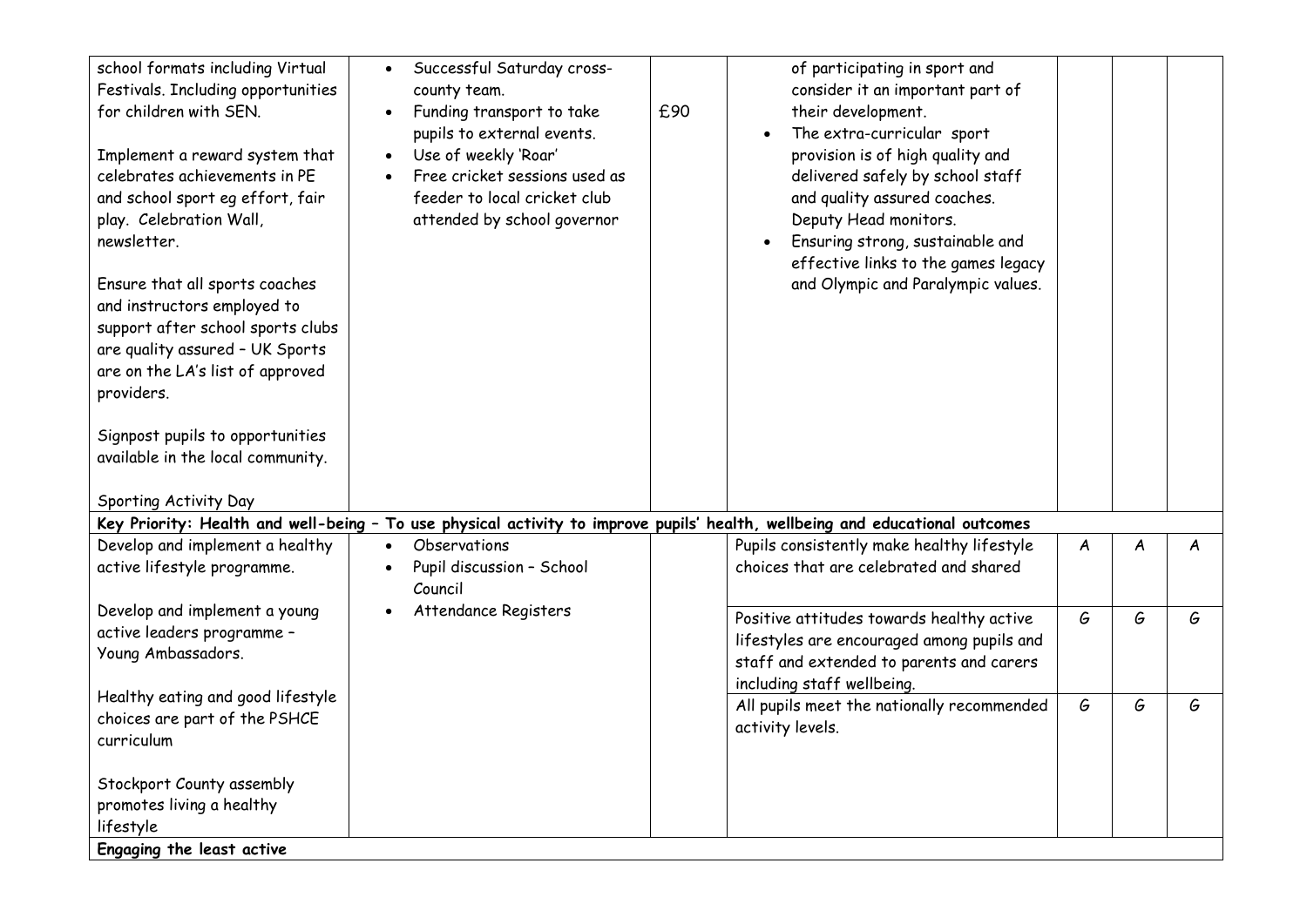| Identify and target those<br>children who are least active in a<br>physical activity programme.<br>(Active Boys Day)<br>Forest School is a fantastic<br>initiative that allows all learners | Observations<br>Policies<br>Participation rates<br>Active boys day                                     | £4530 | Targeted pupils increase activity levels.                                                                     | A | G | G |
|---------------------------------------------------------------------------------------------------------------------------------------------------------------------------------------------|--------------------------------------------------------------------------------------------------------|-------|---------------------------------------------------------------------------------------------------------------|---|---|---|
| to develop confidence and self-<br>esteem.                                                                                                                                                  |                                                                                                        |       | Good citizenship promoted.                                                                                    | A | A | A |
| Link with other subjects that can<br>contribute to pupils SMSC skills<br>e.g. Dance.                                                                                                        |                                                                                                        |       |                                                                                                               |   |   |   |
| A range of activities are planned<br>so that children can experience a<br>number of sports. This increases<br>the chances of them finding a                                                 |                                                                                                        |       |                                                                                                               |   |   |   |
| sport which they really enjoy.<br>Daily mile during lockdown.                                                                                                                               |                                                                                                        |       |                                                                                                               |   |   |   |
|                                                                                                                                                                                             | Key Priority: To use PE, school sport and physical activity to impact on whole school priorities       |       |                                                                                                               |   |   |   |
| Identify and target pupils who<br>require support with attendance,<br>behaviour and attitudes to<br>learning and encourage to                                                               | Attendance registers.<br>$\bullet$<br>Rewards given.<br>Pupil discussion.<br>Membership of networks eq |       | PE, physical activity and school sport are<br>contributing towards improving behaviour<br>for targeted groups | G | G | G |
| participate in physical activity<br>and sporting programmes<br>through a lunchtime sports clubs.                                                                                            | SSP.                                                                                                   |       | Pupils understand the contribution of<br>physical activity and sport to their overall<br>development          | G | G | G |
| Develop a whole school approach<br>to rewarding pupils, building on<br>sport values to improve school<br>ethos and pupils social and moral                                                  |                                                                                                        |       | School values and ethos are complemented<br>by sporting values                                                | G | G | G |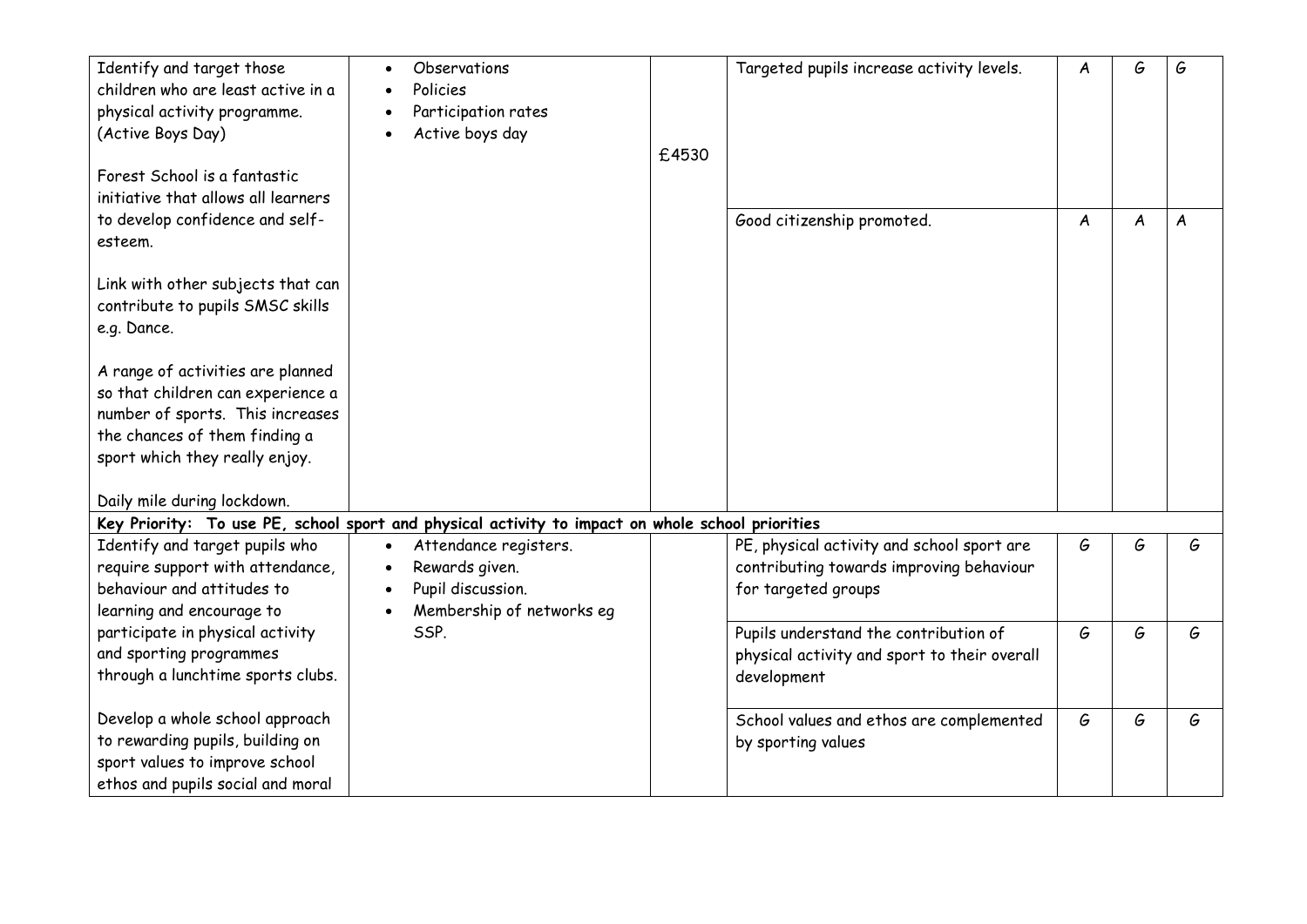| development including Learning<br>Powers. This also includes team<br>points and houses named after<br>2016 Olympic and Paralympic GB |       |        | There are fewer instances of poor<br>behaviour in targeted pupils                                                                                                                        | G | G | G |
|--------------------------------------------------------------------------------------------------------------------------------------|-------|--------|------------------------------------------------------------------------------------------------------------------------------------------------------------------------------------------|---|---|---|
| heroes.                                                                                                                              |       |        | Pupil concentration, commitment,                                                                                                                                                         | A | A | G |
| Network with other subject co-<br>ordinators to share good                                                                           |       |        |                                                                                                                                                                                          |   |   |   |
| practice - PLT meetings.                                                                                                             |       |        | Self-esteem enhanced.                                                                                                                                                                    | A | A | A |
| PE leader attended CPD from<br>Jude Riddings and Steve Busby.                                                                        |       |        |                                                                                                                                                                                          |   |   |   |
| PE leader has medium and long<br>term plans for UK sports and<br>developing PE curriculum.                                           |       |        | Positive behaviour and sense of fair play<br>enhanced                                                                                                                                    | A | A | A |
| Securing for the subject leader<br>to undertake reviews and<br>construct further development<br>plans.                               |       |        | Ongoing review will provide further<br>evidence of effective use of the funding,<br>identify the added value of the funding<br>and support areas of need to enhance<br>overall provision | A | A | A |
| To aid leadership skills of play<br>leaders - Year 5's trained by<br>SSCO.                                                           |       |        |                                                                                                                                                                                          |   |   |   |
| On - going review of impact on<br>professional learning for PESS,<br>the profile of PESS,                                            |       |        |                                                                                                                                                                                          |   |   |   |
| Achievement, behaviour and                                                                                                           |       |        |                                                                                                                                                                                          |   |   |   |
| safety, leadership and<br>management.                                                                                                |       |        |                                                                                                                                                                                          |   |   |   |
|                                                                                                                                      | Total | £16959 |                                                                                                                                                                                          |   |   |   |
|                                                                                                                                      |       |        | £2541 carried forward to 2020 - 2021                                                                                                                                                     |   |   |   |